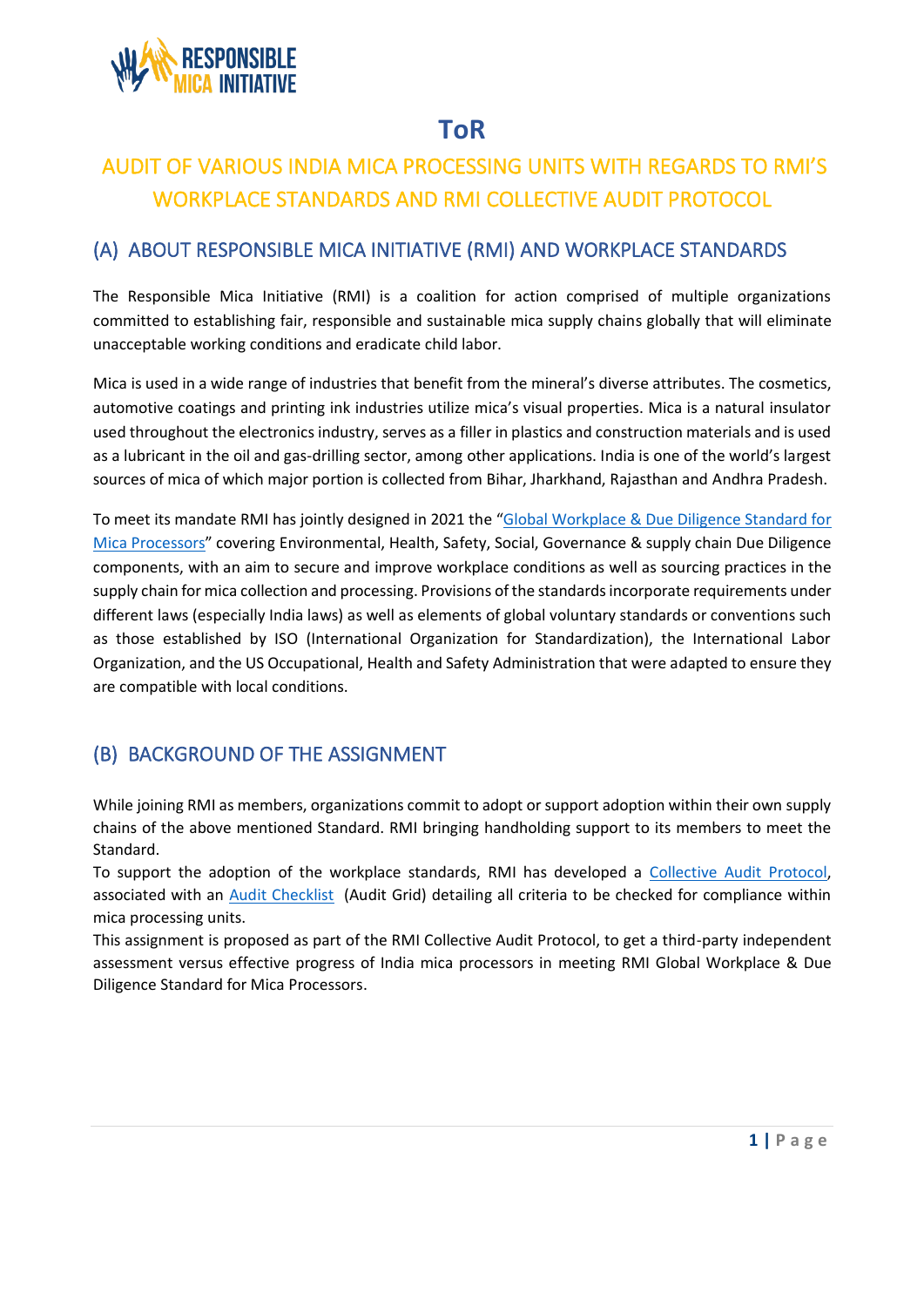

# (C) ABOUT ASSIGNMENT

### Key Objectives

RMI is looking for an auditing agency that can carry out the audit of 10 to 20 mica processing units based on RMI audit framework located in Jharkhand, India starting from Sept 2022. These audits would be preceded by a preliminary phase to assess the related content and documents of the RMI especially the audit checklist where the Renewal Frequency/NOC License & other statutory compliance (Column I in Audit checklist) and permissible limits (Column J in Audit checklist) need to be filled up. The objectives of these audits are to (i) assess the effectiveness of the implementation of RMI Global Workplace & Due Diligence Standard for Mica Processors in the various processing units and (ii) define precise Corrective Action Plans (CAP) to support in meeting gaps.

#### **The overall aims of the mission are to:**

- 1. Update the renewal frequency and permissible limits in the audit checklist with regards to national and land laws, acts and regulations.
- 2. Carry out 10 to 20 audits of mica processing units with regards to the audit checklist.
- 3. Produce the complete audit reports with executive summary for each processing units separately which would highlight the key findings, learning and agreed on corrective action of the audits.
- 4. Produce the Corrective Action Plan (CAP).

### India Mica Processing Units

Mica processing units in India caters for various industries such as cosmetics, pearl and pigments and electronics industries. The size of Mica processing unit ranges from 5 workers to 100 workers and above. The main activities generally are grinding of mica into flakes and powder and certain processing plant does value added services like mica sheet, mica blokes, mica tapes and mica paper. Most Mica processing units are not very organised majority of them is not even registered with factory act. The awareness around the compliance of various legal and other requirements can be very limited.

# (D) KEY DELIVERABLES

The key deliverables are as follows:

- 1. Audit checklist with updated renewal frequency and permissible limits.
- 2. Filled up audit checklist for all questionaries with clear means of verification (for all compliance and non-compliance).
- 3. An audit reports with executive summary for each processing units separately which would highlight the key findings, learning and agreed on corrective action of the audits.
- 4. A corrective Action plan (CAP) for each audited processing units to close the NC.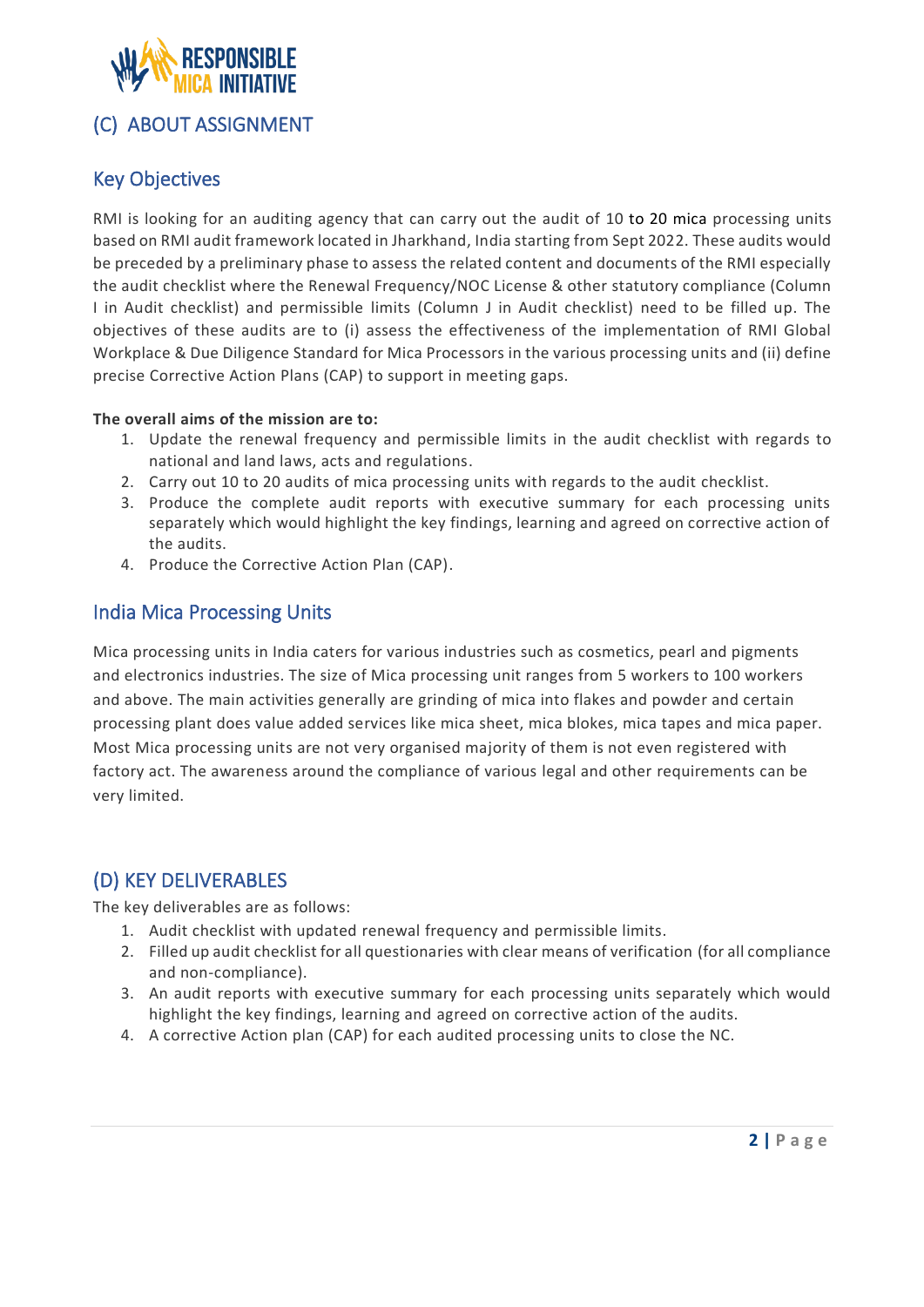

### (E) PROPOSAL FORMAT

#### **i. Cover Sheet**

The Cover Sheet is the standard first page of your proposal document. The following content must appear on the cover sheet:

- **Bidder details:** Provide the name, address and telephone number of the bidder organization.Include your email address, website, and fax numbers, as available.
- **Project Director:** Provide the name of the Project Director (or equivalent) and his/her title. (This is the person authorized to sign on behalf of the Bidder organization.
- The Cover Sheet must be signed by the Project Director.

#### **ii. Organizational Capacity**

The purpose of this section is to show that the organization has the necessary experience and qualifications to carry out the proposed project. Be sure your Organizational Capacity section contains the following information:

- Type of Organization:
- Description of the organization:
- When was the organization formed?
- Is the organization formally registered? If yes, what is the date and type of registration (local,state, federal, or with different government department(s)?
- Include details of its organizational/management structure, facilities, and number of employees.
- Describe the technical, programmatic and management experience of the organization, relevantto the study.

#### **III. Personnel**

Describe the qualifications and experience of the auditor(s) who will be responsible for carrying out the audit. Include information for key positions only (e.g. Audit Director). If individuals have been identified, also briefly summarize their qualifications (e.g., education, last position held, relevant experience). One paragraph (250 words) for each person is sufficient**.**

#### **iv. Technical Proposal**

It is requested that the proposal be limited to not more than 5 pages. Additional information, if required, could be provided as Annexes or in digital format. The technical proposal should at least cover the approach planned to:

- Conduct the preliminary phase (Updating the audit checklist with permissible limits);
- Plan and conduct the audits;
- Develop the CAP;
- Submit other deliverables (Audit reports, CAP,...)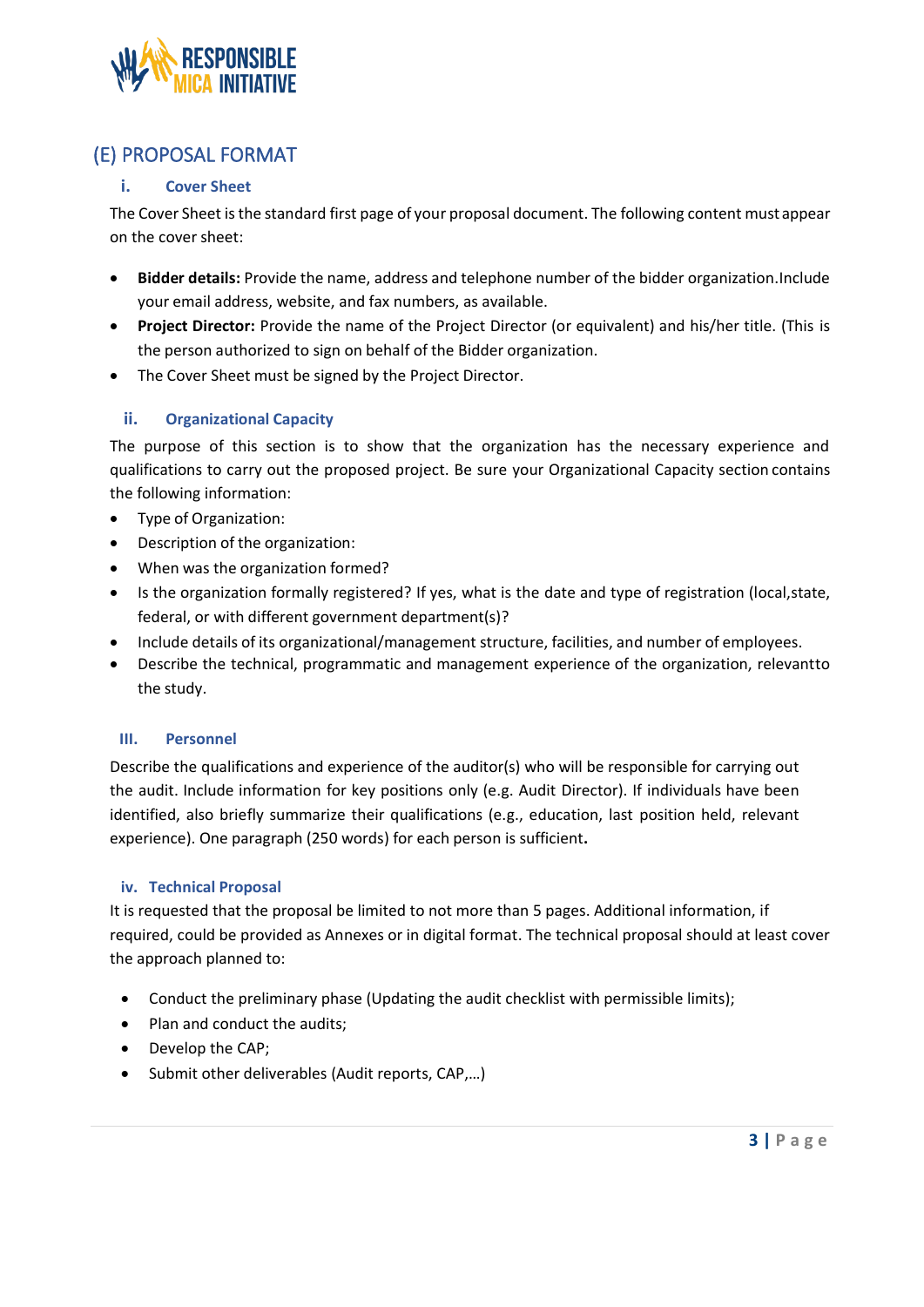

#### **v. Budget Proposal**

The bidder's budget must reflect the activities to be undertaken for the proposed study in monetary terms. Submit the budget proposal classified as five slabs i.e.., cost incurred if number of auditees are between 1-5,1-10,1-15,1-20 and above 20. Primarily this shall include the cost of the personnel, out of pocket expenses, miscellaneous cost along with other budget lines.

#### **vi. Timeline Proposal**

The bidder must summit a precise and detailed timeline in line with detail deliverable mentioned in section -C & D of the ToR.

### (F) PROPOSAL SUBMISSION GUIDELINES AND INSTRUCTIONS

**Note:** No payment is required to apply for or receive a contract from RMI. Please report any irregularities to contac[t@responsible-mica-initiative.com](mailto:ppatel@pathfinder.org)

The proposals should be submitted to the following email address with the subject line"response to ToR on Audit of Various India Mica Processing Units with Regards to RMI's Workplace Standards And RMI Collective Audit Protocol"

Send it to: [gautham.eswar@responsible-mica-initiative.com](mailto:gautham.eswar@responsible-mica-initiative.com) with a copy to [fanny.fremont@responsible](mailto:fanny.fremont@responsible-mica-initiative.com)[mica-initiative.com](mailto:fanny.fremont@responsible-mica-initiative.com) & vijay.jain@responsible-mica-inititative.com

- Proposal must be received on or before June 27, 2022 @ 18:00 hrs. Indian Standard Time (IST).
- Formatting: Acceptable RFPs shall follow the following format guidelines
- Use the format outline as provided above; font should be Calibri, 11pt, black, single spaced.
- All proposals must be valid for a minimum of sixty (60) days.
- **Questions:** All questions regarding the preparation of proposals must be submitted in writing( by email) to [gautham.eswar@responsible-mica-initiative.com](mailto:gautham.eswar@responsible-mica-initiative.com) with copy to fanny.fremont@resonsiblemica-initiative.com and [vijay.jain@responsible-mica-initiative.com](mailto:vijay.jain@responsible-mica-initiative.com) until 15 days from date of publication. A copy of all written questions and responses will be provided to all interested organizations.
- **Presentation:** Shortlisted bidders will be invited to provide a virtual or in-person presentation. Shortlisted bidders will be given the opportunity to answer questions regarding their technical capabilities.
- **Selection:** Successful bidders will be notified of selection and a draft contract will be shared for contractor's review. Unsuccessful bidders will also be informed, explaining reasons why.
- **For any support you may contact: Lead Bid & Technical support:**  Mr. Gautham Eswar, Manager – Workplace Standards & Sustainability, [gautham.eswar@responsible-mica-initiative.com](mailto:gautham.eswar@responsible-mica-initiative.com) or Dr. Vijay Jain, India Program Manager

[vijay.jain@responsible-mica-inititative.com](mailto:vijay.jain@responsible-mica-inititative.com)